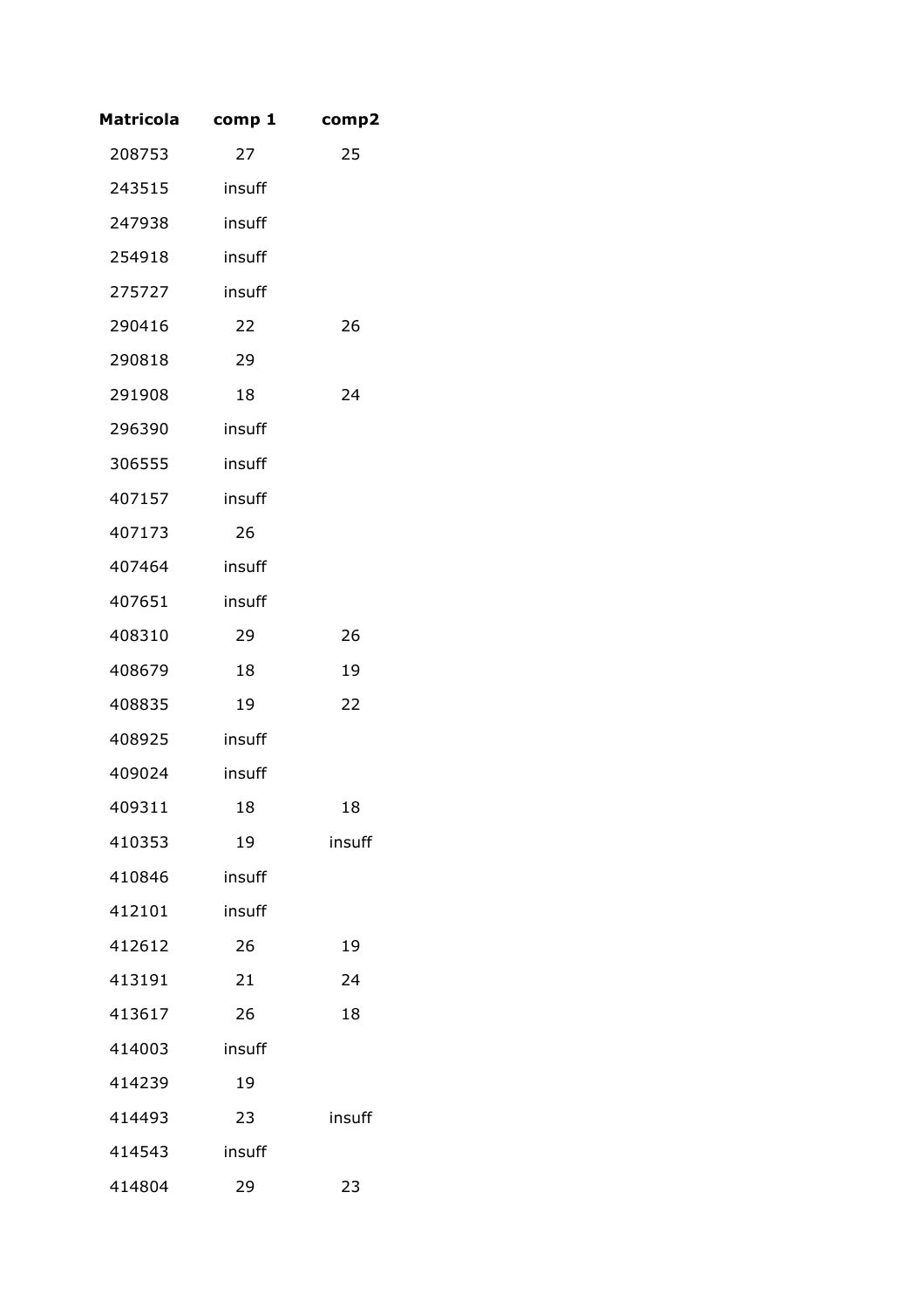| 421350 | insuff |         |
|--------|--------|---------|
| 421384 | 19     | 18      |
| 421389 | 21     | 21      |
| 421401 | insuff |         |
| 421405 | 20     | insuff  |
| 421457 | 18     |         |
| 422090 | insuff |         |
| 422104 | 18     |         |
| 422122 | insuff |         |
| 422315 | 25     | 25      |
| 422385 | 19     | 18      |
| 422815 | insuff |         |
| 422831 | insuff |         |
| 422884 | 24     | 30 lode |
| 422914 | 19     | 25      |
| 423020 | insuff |         |
| 423063 | 19     | 19      |
| 423141 | insuff |         |
| 423176 | insuff |         |
| 423313 | 23     | insuff  |
| 423509 | 18     | 29      |
| 423669 | 24     | insuff  |
| 423764 | 19     |         |
| 423940 | 18     | 18      |
| 424272 | insuff |         |
| 424380 | insuff |         |
| 424557 | 19     | 18      |
| 424559 | 27     | 25      |
| 424625 | insuff |         |
| 425304 | insuff |         |
| 425368 | insuff |         |
| 425417 | 30     | 30 lode |